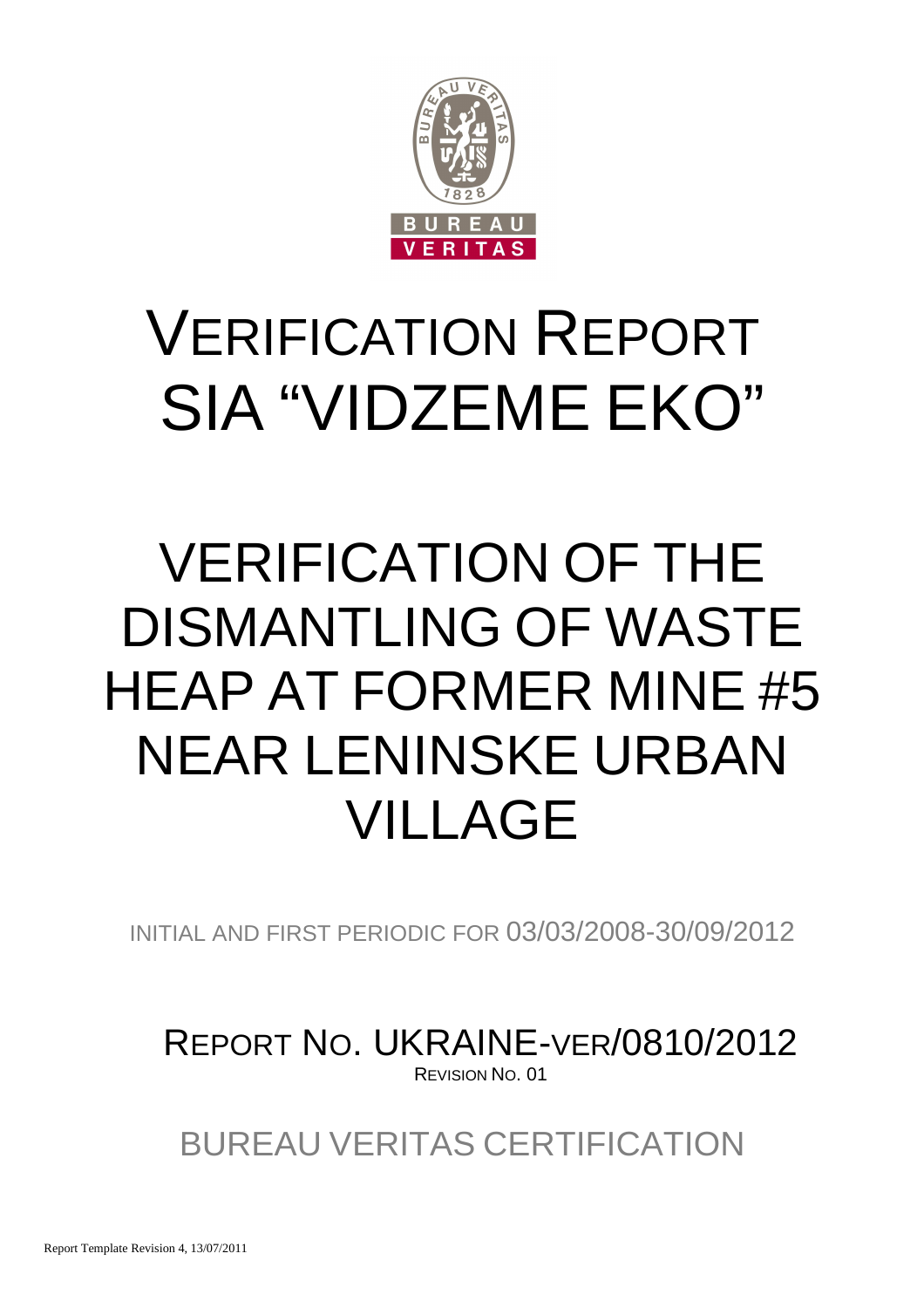#### VERIFICATION REPORT: DISMANTLING OF WASTE HEAP AT FORMER MINE #5 NEAR LENINSKE URBAN VILLAGE



| Date of first issue:<br>26/10/2012                                                           |                        | Organizational unit:<br><b>Bureau Veritas Certification</b>                                                                                                                                                                                                                                                                                                                                                                                                                                                                                                                                                                                                                                                                                                                      |
|----------------------------------------------------------------------------------------------|------------------------|----------------------------------------------------------------------------------------------------------------------------------------------------------------------------------------------------------------------------------------------------------------------------------------------------------------------------------------------------------------------------------------------------------------------------------------------------------------------------------------------------------------------------------------------------------------------------------------------------------------------------------------------------------------------------------------------------------------------------------------------------------------------------------|
| Client:                                                                                      |                        | <b>Holding SAS</b><br>Client ref.:                                                                                                                                                                                                                                                                                                                                                                                                                                                                                                                                                                                                                                                                                                                                               |
| SIA "Vidzeme Eko"                                                                            |                        | Victor Tkachenko                                                                                                                                                                                                                                                                                                                                                                                                                                                                                                                                                                                                                                                                                                                                                                 |
| Summary:                                                                                     |                        | Bureau Veritas Certification has made the initial, 1 <sup>st</sup> periodic verification of the "Dismantling of waste heap at<br>former mine #5 near Leninske urban village", project of SIA "Vidzeme Eko" located in Leninske urban village,<br>Sverdlovsk council land, Luhansk Region, Ukraine, and applying JI specific approach, on the basis of<br>UNFCCC criteria for the JI, as well as criteria given to provide for consistent project operations, monitoring and<br>reporting. UNFCCC criteria refer to Article 6 of the Kyoto Protocol, the JI rules and modalities and the<br>subsequent decisions by the JI Supervisory Committee, as well as the host country criteria.                                                                                           |
|                                                                                              |                        | The verification scope is defined as a periodic independent review and ex post determination by the Accredited<br>Entity of the monitored reductions in GHG emissions during defined verification period, and consisted of the<br>following three phases: i) desk review of the monitoring report against project design and the baseline and<br>monitoring plan; ii) follow-up interviews with project stakeholders; iii) resolution of outstanding issues and the<br>issuance of the final verification report and opinion. The overall verification, from Contract Review to<br>Verification Report & Opinion, was conducted using Bureau Veritas Certification internal procedures.                                                                                          |
| Actions Requests (CR, CAR and FAR), presented in Appendix A.                                 |                        | The first output of the verification process is a list of Clarification, Corrective Actions Requests, Forward                                                                                                                                                                                                                                                                                                                                                                                                                                                                                                                                                                                                                                                                    |
| 31/12/2011, 402657 tCO2eq for 01/01/2012-30/09/2012).                                        |                        | In summary, Bureau Veritas Certification confirms that the project is implemented as planned and described in<br>approved project design documents. Installed equipment being essential for generating emission reduction<br>runs reliably and is calibrated appropriately. The monitoring system is in place and the project is generating<br>GHG emission reductions. The GHG emission reduction is calculated accurately and without material errors,<br>omissions, or misstatements, and the ERUs issued totalize 2 306 497 tonnes of CO2 equivalent for the<br>monitoring period from 03/03/2008 to 30/09/2012 (416203 tCO2eq for 03/03/2008-31/12/2008, 497518 tCO2eq<br>for 01/01/2009-31/12/2009, 495946 tCO2eq for 01/01/2010-31/12/2010, 494173 tCO2eq for 01/01/2011- |
|                                                                                              |                        | Our opinion relates to the project's GHG emissions and resulting GHG emission reductions reported and<br>related to the approved project baseline and monitoring, and its associated documents.                                                                                                                                                                                                                                                                                                                                                                                                                                                                                                                                                                                  |
| Report No.:<br>UKRAINE-ver/0810/2012                                                         | Subject Group:<br>JI   |                                                                                                                                                                                                                                                                                                                                                                                                                                                                                                                                                                                                                                                                                                                                                                                  |
| Project title:<br>Dismantling of waste heap at former mine<br>#5 near Leninske urban village |                        |                                                                                                                                                                                                                                                                                                                                                                                                                                                                                                                                                                                                                                                                                                                                                                                  |
| Work carried out by:<br>Svetlana Gariyenchyk - Team Leader, Lead<br>Verifier                 |                        |                                                                                                                                                                                                                                                                                                                                                                                                                                                                                                                                                                                                                                                                                                                                                                                  |
| Vyacheslav Yeriomin - Team Member, Verifier                                                  |                        |                                                                                                                                                                                                                                                                                                                                                                                                                                                                                                                                                                                                                                                                                                                                                                                  |
| Work reviewed by:                                                                            |                        |                                                                                                                                                                                                                                                                                                                                                                                                                                                                                                                                                                                                                                                                                                                                                                                  |
| Ivan Sokolov - Technical Reviewer<br>Dmytro Balyn - Technical Specialistoningation           |                        | $\boxtimes$<br>No distribution without permission from the<br>Client or responsible organizational unit                                                                                                                                                                                                                                                                                                                                                                                                                                                                                                                                                                                                                                                                          |
| Ivan Sokolov - Operational Manager                                                           |                        | Limited distribution                                                                                                                                                                                                                                                                                                                                                                                                                                                                                                                                                                                                                                                                                                                                                             |
| Date of this revision:<br>Rev. No.:<br>11/11/2012<br>01                                      | Number of pages:<br>21 | Unrestricted distribution                                                                                                                                                                                                                                                                                                                                                                                                                                                                                                                                                                                                                                                                                                                                                        |

1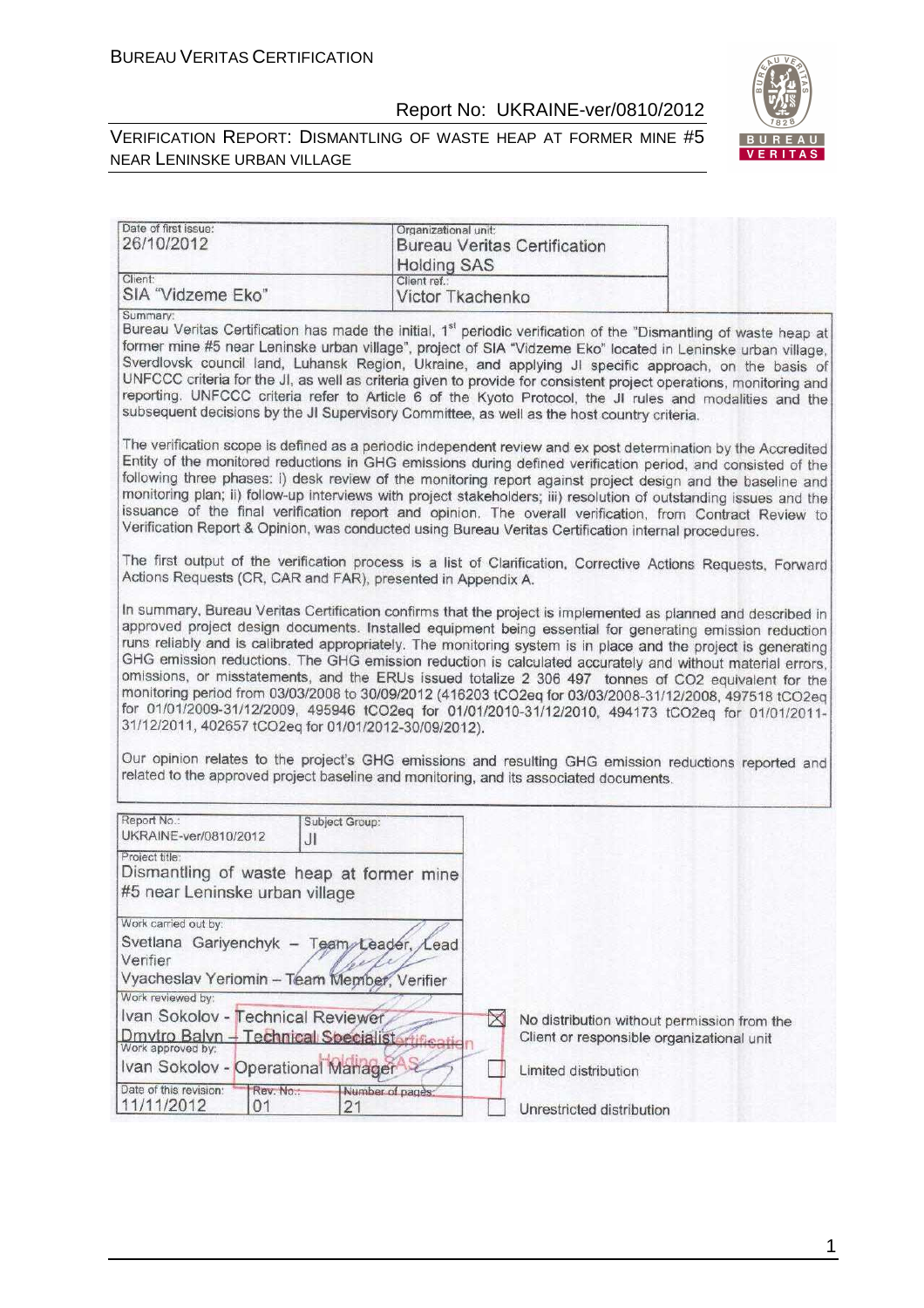VERIFICATION REPORT: DISMANTLING OF WASTE HEAP AT FORMER MINE #5 NEAR LENINSKE URBAN VILLAGE

# **Table of Contents Page 2014**

| 1              |                                                                     |                |
|----------------|---------------------------------------------------------------------|----------------|
| 1.1            | Objective                                                           | 3              |
| 1.2            | Scope                                                               | 3              |
| 1.3            | <b>Verification Team</b>                                            | 3              |
| $\overline{2}$ |                                                                     |                |
| 2.1            | <b>Review of Documents</b>                                          | $\overline{4}$ |
| 2.2            | Follow-up Interviews                                                | $\overline{4}$ |
| 2.3            | Resolution of Clarification, Corrective and Forward Action Requests | 5              |
| 3              |                                                                     |                |
| 3.1            | Remaining issues and FARs from previous verifications               | 6              |
| 3.2            | Project approval by Parties involved (90-91)                        | 6              |
| 3.3            | Project implementation (92-93)                                      | 6              |
| 3.4            | Compliance of the monitoring plan with the monitoring methodology   |                |
|                | $(94-98)$                                                           | 8              |
| 3.5            | Revision of monitoring plan (99-100)                                | 8              |
| 3.6            | Data management (101)                                               | 8              |
| 3.7            | Verification regarding programmes of activities (102-110)           | 9              |
| 4              |                                                                     |                |
| 5              |                                                                     |                |
|                |                                                                     |                |

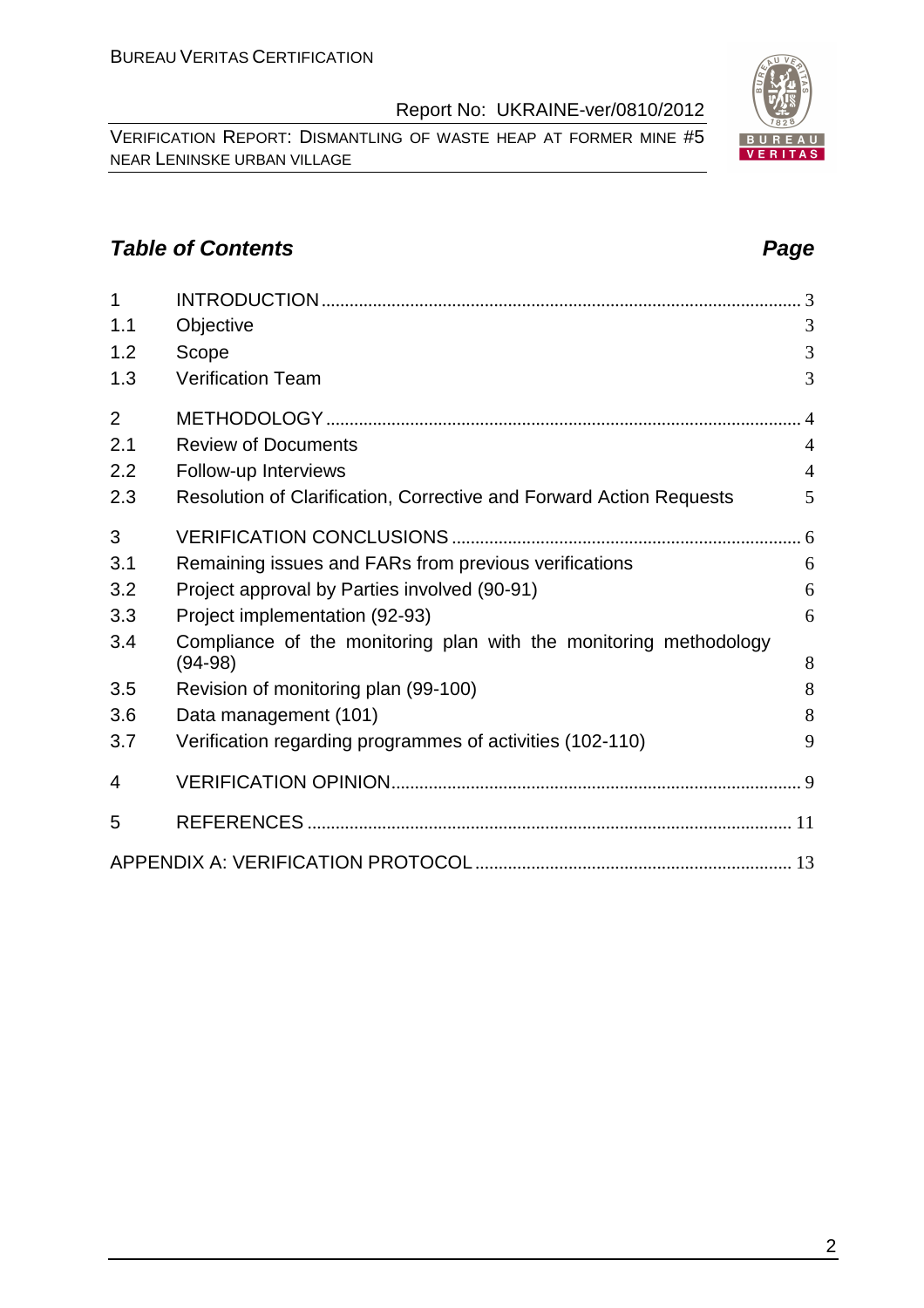VERIFICATION REPORT: DISMANTLING OF WASTE HEAP AT FORMER MINE #5 NEAR LENINSKE URBAN VILLAGE



## **1 INTRODUCTION**

SIA "Vidzeme Eko" has commissioned Bureau Veritas Certification to verify the emissions reductions of its JI project "Dismantling of waste heap at former mine #5 near Leninske urban village" (hereafter called "the project") at Leninske urban village, Sverdlovsk council land, Luhansk Region, Ukraine.

This report summarizes the findings of the verification of the project, performed on the basis of UNFCCC criteria, as well as criteria given to provide for consistent project operations, monitoring and reporting.

#### **1.1 Objective**

Verification is the periodic independent review and ex post determination by the Accredited Independent Entity of the monitored reductions in GHG emissions during defined verification period.

The objective of verification can be divided in Initial Verification and Periodic Verification.

UNFCCC criteria refer to Article 6 of the Kyoto Protocol, the JI rules and modalities and the subsequent decisions by the JI Supervisory Committee, as well as the host country criteria.

#### **1.2 Scope**

The verification scope is defined as an independent and objective review of the project design document, the project's baseline study, monitoring plan and monitoring report, and other relevant documents. The information in these documents is reviewed against Kyoto Protocol requirements, UNFCCC rules and associated interpretations.

The verification is not meant to provide any consulting towards the Client. However, stated requests for clarifications, corrective and/or forward actions may provide input for improvement of the project monitoring towards reductions in the GHG emissions.

#### **1.3 Verification Team**

The verification team consists of the following personnel:

| Svetlana Gariyenchyk                |                                      |
|-------------------------------------|--------------------------------------|
| <b>Bureau Veritas Certification</b> | Team Leader, Climate Change Verifier |
|                                     |                                      |

Vyacheslav Yeriomin Bureau Veritas Certification Climate Change Verifier

This verification report was reviewed by:

Ivan Sokolov Bureau Veritas Certification, Internal Technical Reviewer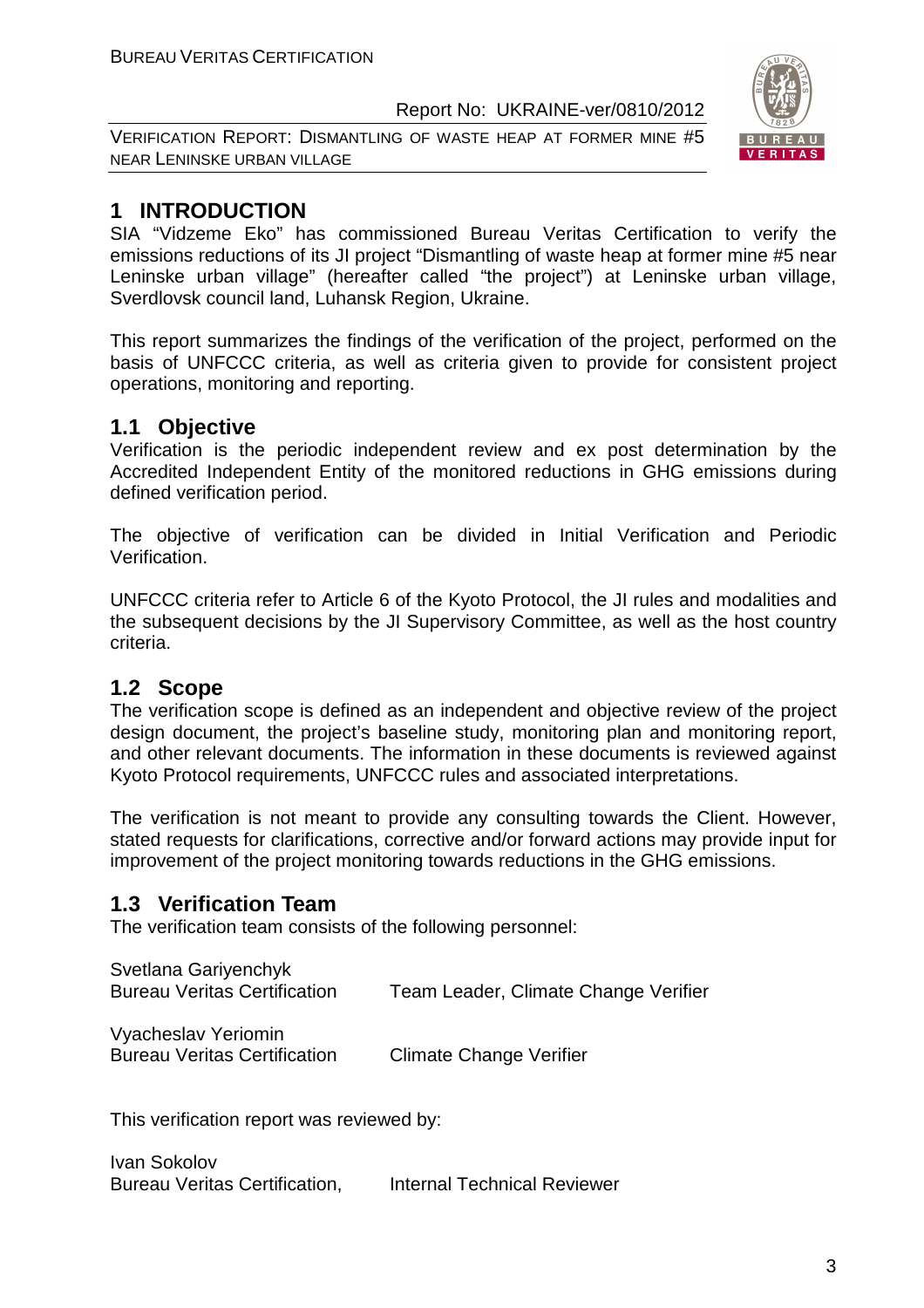VERIFICATION REPORT: DISMANTLING OF WASTE HEAP AT FORMER MINE #5 NEAR LENINSKE URBAN VILLAGE



#### Vasyl Kobzar

Bureau Veritas Certification, Technical Specialist

#### **2 METHODOLOGY**

The overall verification, from Contract Review to Verification Report & Opinion, was conducted using Bureau Veritas Certification internal procedures.

In order to ensure transparency, a verification protocol was customized for the project, according to the version 01 of the Joint Implementation Determination and Verification Manual, issued by the Joint Implementation Supervisory Committee at its 19 meeting on 04/12/2009. The protocol shows, in a transparent manner, criteria (requirements), means of verification and the results from verifying the identified criteria. The verification protocol serves the following purposes:

- It organizes, details and clarifies the requirements a JI project is expected to meet;
- It ensures a transparent verification process where the verifier will document how a particular requirement has been verified and the result of the verification.

The completed verification protocol is enclosed in Appendix A to this report.

#### **2.1 Review of Documents**

The Monitoring Report (MR) submitted by SIA "Vidzeme Eko" and additional background documents related to the project design and baseline, i.e. country Law, Project Design Document (PDD), and Guidance on criteria for baseline setting and monitoring, Host party criteria, Kyoto Protocol, Clarifications on Verification Requirements to be Checked by an Accredited Independent Entity were reviewed.

The verification findings presented in this report relate to the Monitoring Report version(s) 2.0 and project as described in the determined PDD.

#### **2.2 Follow-up Interviews**

On 16/10/2012 Bureau Veritas Certification performed on-site interviews with project stakeholders to confirm selected information and to resolve issues identified in the document review. Representatives of SPE "Laguna" and SIA "Vidzeme Eko" were interviewed (see References). The main topics of the interviews are summarized in Table 1.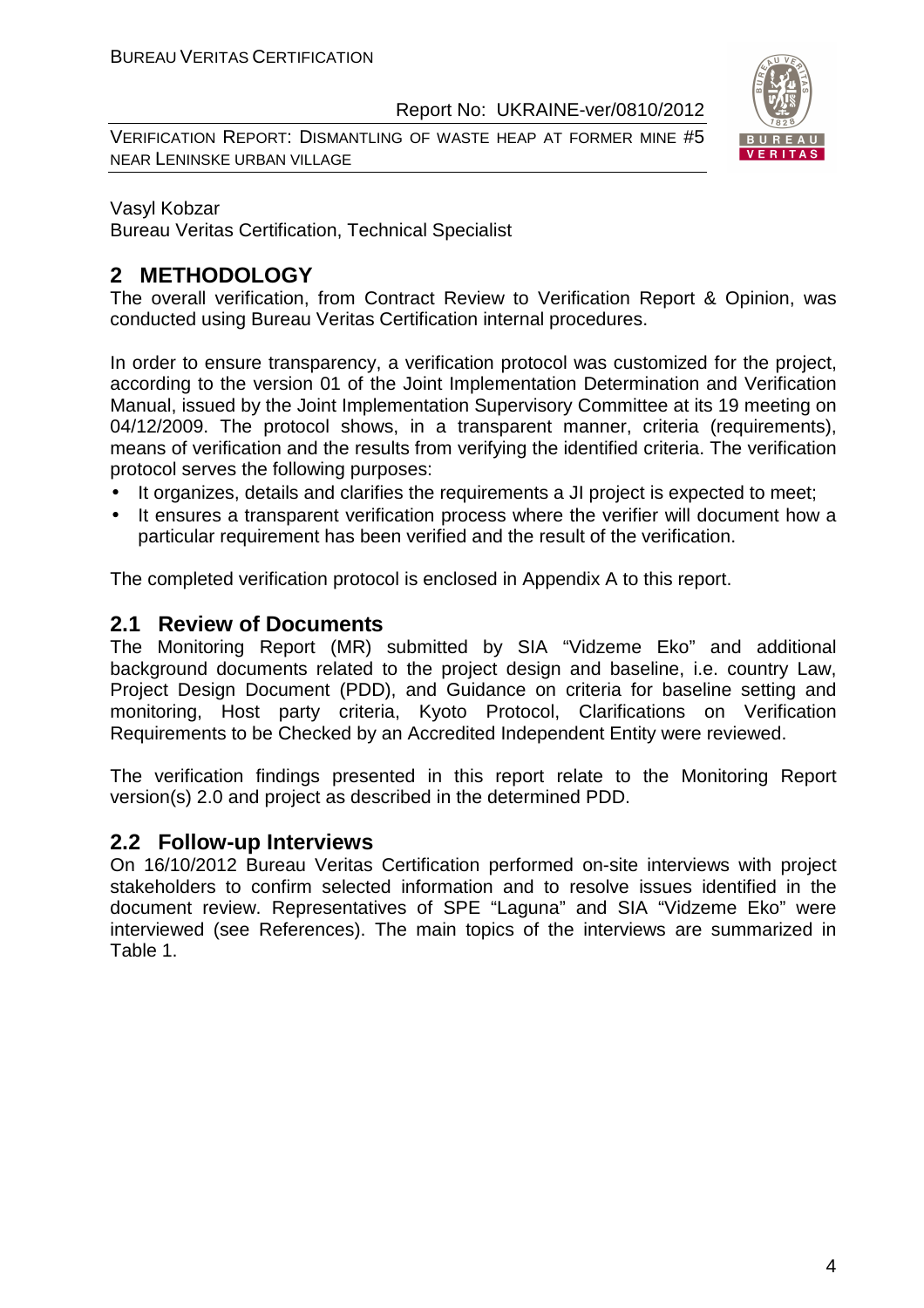VERIFICATION REPORT: DISMANTLING OF WASTE HEAP AT FORMER MINE #5 NEAR LENINSKE URBAN VILLAGE



#### **Table 1 Interview topics**

| <b>Interviewed</b><br>organization      | <b>Interview topics</b>                                                                                                                                                                                                                                                                                                                                                                                                                                                                                                                                                 |
|-----------------------------------------|-------------------------------------------------------------------------------------------------------------------------------------------------------------------------------------------------------------------------------------------------------------------------------------------------------------------------------------------------------------------------------------------------------------------------------------------------------------------------------------------------------------------------------------------------------------------------|
| SPE "Laguna"                            | Organizational structure<br>$\bullet$<br>Responsibilities and authorities<br>$\bullet$<br>Roles and responsibilities for data collection and<br>$\bullet$<br>processing<br>$\bullet$<br>Installation of equipment<br>$\bullet$<br>Data logging, archiving and reporting<br>$\bullet$<br>Metering equipment control<br>$\bullet$<br>Metering record keeping system, database<br>$\bullet$<br>IT management<br>$\bullet$<br>Training of personnel<br>$\bullet$<br>Quality management procedures and technology<br>$\bullet$<br>Internal audits and check-ups<br>$\bullet$ |
| <b>CONSULTANT: SIA</b><br>"Vidzeme Eko" | Baseline methodology<br>$\bullet$<br>Monitoring plan<br>$\bullet$<br>Monitoring report<br>$\bullet$<br><b>Excel spreadsheets</b>                                                                                                                                                                                                                                                                                                                                                                                                                                        |

#### **2.3 Resolution of Clarification, Corrective and Forward Action Requests**

The objective of this phase of the verification is to raise the requests for corrective actions and clarification and any other outstanding issues that needed to be clarified for Bureau Veritas Certification positive conclusion on the GHG emission reduction calculation.

If the Verification Team, in assessing the monitoring report and supporting documents, identifies issues that need to be corrected, clarified or improved with regard to the monitoring requirements, it should raise these issues and inform the project participants of these issues in the form of:

(a) Corrective action request (CAR), requesting the project participants to correct a mistake that is not in accordance with the monitoring plan;

(b) Clarification request (CL), requesting the project participants to provide additional information for the Verification Team to assess compliance with the monitoring plan;

(c) Forward action request (FAR), informing the project participants of an issue, relating to the monitoring that needs to be reviewed during the next verification period.

The Verification Team will make an objective assessment as to whether the actions taken by the project participants, if any, satisfactorily resolve the issues raised, if any, and should conclude its findings of the verification.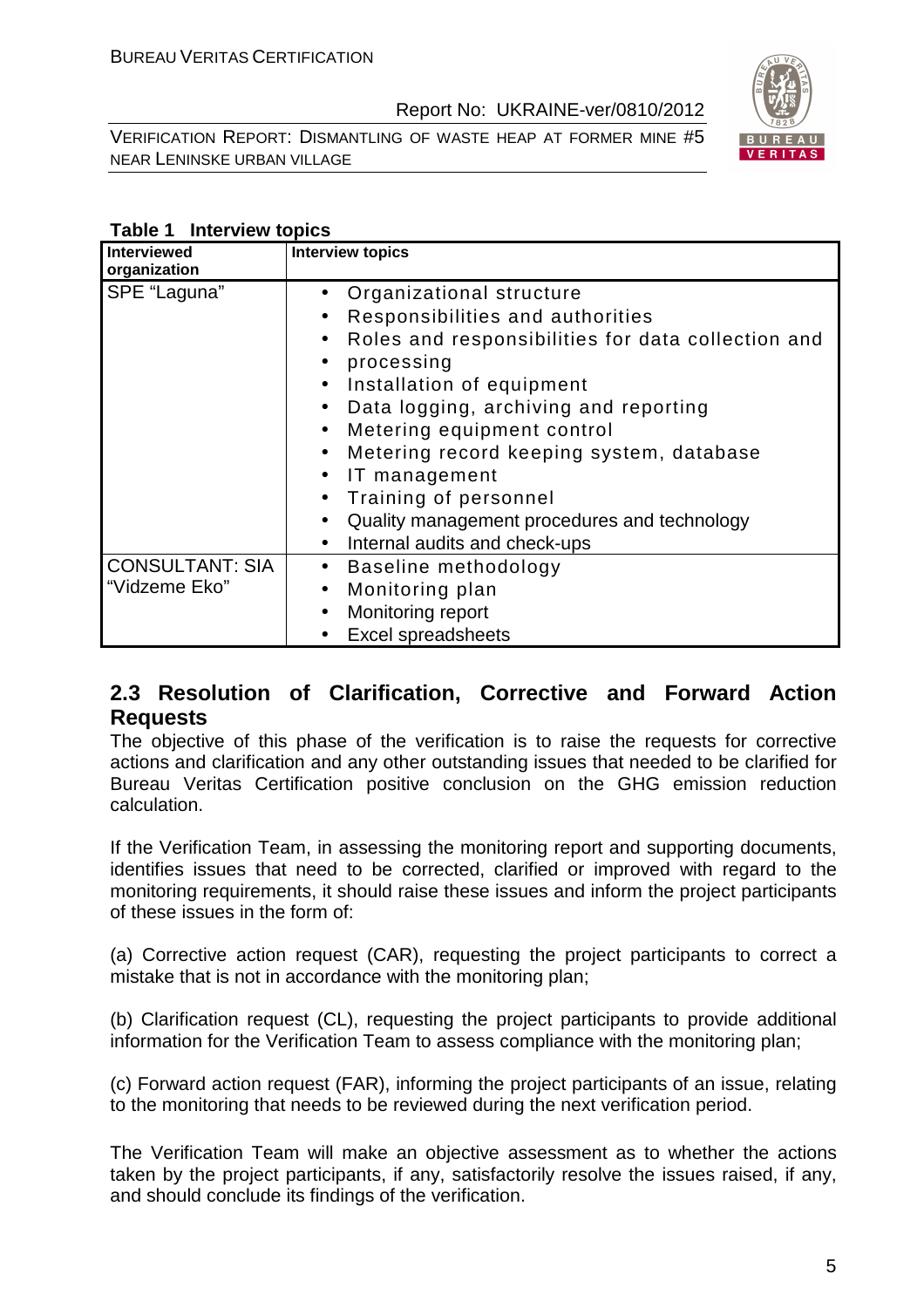VERIFICATION REPORT: DISMANTLING OF WASTE HEAP AT FORMER MINE #5 NEAR LENINSKE URBAN VILLAGE



To guarantee the transparency of the verification process, the concerns raised are documented in more detail in the verification protocol in Appendix A.

### **3 VERIFICATION CONCLUSIONS**

In the following sections, the conclusions of the verification are stated.

The findings from the desk review of the original monitoring documents and the findings from interviews during the follow up visit are described in the Verification Protocol in Appendix A.

The Clarification, Corrective and Forward Action Requests are stated, where applicable, in the following sections and are further documented in the Verification Protocol in Appendix A. The verification of the Project resulted in 3 Corrective Action Requests, 1 Clarification Requests, and 0 Forward Action Requests.

The number between brackets at the end of each section corresponds to the DVM paragraph.

#### **3.1 Remaining issues and FARs from previous verifications**

There is no FAR available from determination process, provided by Bureau Veritas Certification

#### **3.2 Project approval by Parties involved (90-91)**

The project was approved by both Parties Involved. Letter of Approval #3189/23/7 dated 26/10/2012 issued by State Environment Investment Agency of Ukraine. Letter of Approval 12.2-02/14313 dated 30/10/2012 issued by Ministry of Environment protection and regional development of Republic Latvia

The abovementioned written approval is unconditional.

#### **3.3 Project implementation (92-93)**

Proposed project consists in full dismantling of waste heaps with sorting and enrichment of obtained coal containing rock mass.

Proposed project include dismantling of waste heap of mine #5 and sorting unit, which is in property of PE "Invest Prom". SPE "Laguna" is owner of waste heap and processes coal containing rock mass at sorting unit of PE "Invest Prom" on sub-contract relations basis. Also PE "Invest Prom" provides personnel and transporting vehicles for waste heap dismantling and transportation of rock mass to the sorting unit. "Skhid DRGP" provides chemical analysis of obtained coal concentrate. PE "Ksilugmet Vest" Ltd is the owner of automobile scales, which is used for weighting of obtained sorted fraction. Contract documents on relations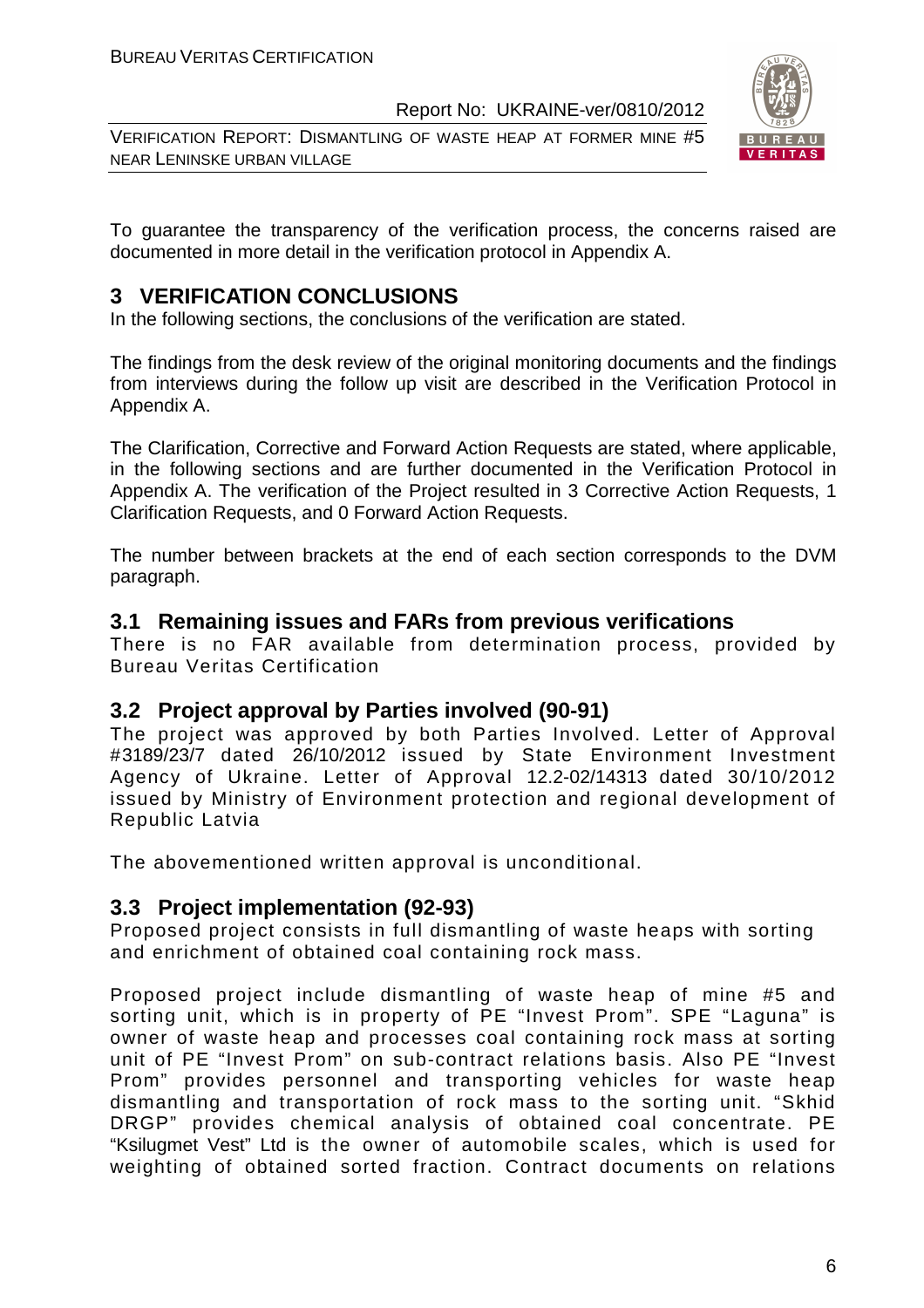VERIFICATION REPORT: DISMANTLING OF WASTE HEAP AT FORMER MINE #5 NEAR LENINSKE URBAN VILLAGE



between enterprises involved to the project are listed in the Table Category 2 documents

Technologies employed in the project activity are described below

Bulldozers rise to the top of the dump on its tail section. Dismantling of dump with bulldozers is carried by horizontal layers, after lowering the height of dump to 25-30 m, allowed dismantling by slope (15 °) layers. A combined method for the dump dismantling is used, when after decline by bulldozers to lower layer height, in which entrance road can be constructed, further dismantling is carried out by excavators with direct loading rock into vehicles.

On the second stage, the rock mass is delivered to the sorting unit of PE "Invest Prom" for further enrichment. The rock mass is supplied to the inertial screening sifter GIL-52a by dry or wet mode. Beneficiation products (sorting coal) are transported by conveyor belt into bins for further shipment to the consumer. Waste is transported to the flat dump.

Data on waste heaps such a geographical coordinates, mass value of containing rocks, physical measures are provided in the section A.4.1.4.

Main work characteristics of heavy transporting vehicles and equipment of coal beneficiation plant are provided in the section A.4.2 of the PDD.

Data on waste heaps such a geographical coordinates, mass value of containing rocks, physical measures, main work characteristics of heavy transporting vehicles and equipment of coal beneficiation plant are provided in the PDD.

Installation of equipment for waste heap dismantling was begun in 17/02/2008. Crediting period for ERUs generation and waste heap dismantling started 03/03/2008.

Level of project activity is depended by coal demand at Ukrainian market. Project owner doesn't keep coal at warehouses and produce beneficiated rock mass as when necessary.

Project boundaries described in the determined PDD are kept; coal from another waste heaps doesn't uses in project.

Delineation with determined project "Dismantling of waste heap at 5-BIS mine" ITL1000385 was found satisfactory.

Difference between estimated emission reductions indicated in the PDD and provided in the Monitoring report is not observed. Factually PDDs calculations are performed expost for monitoring.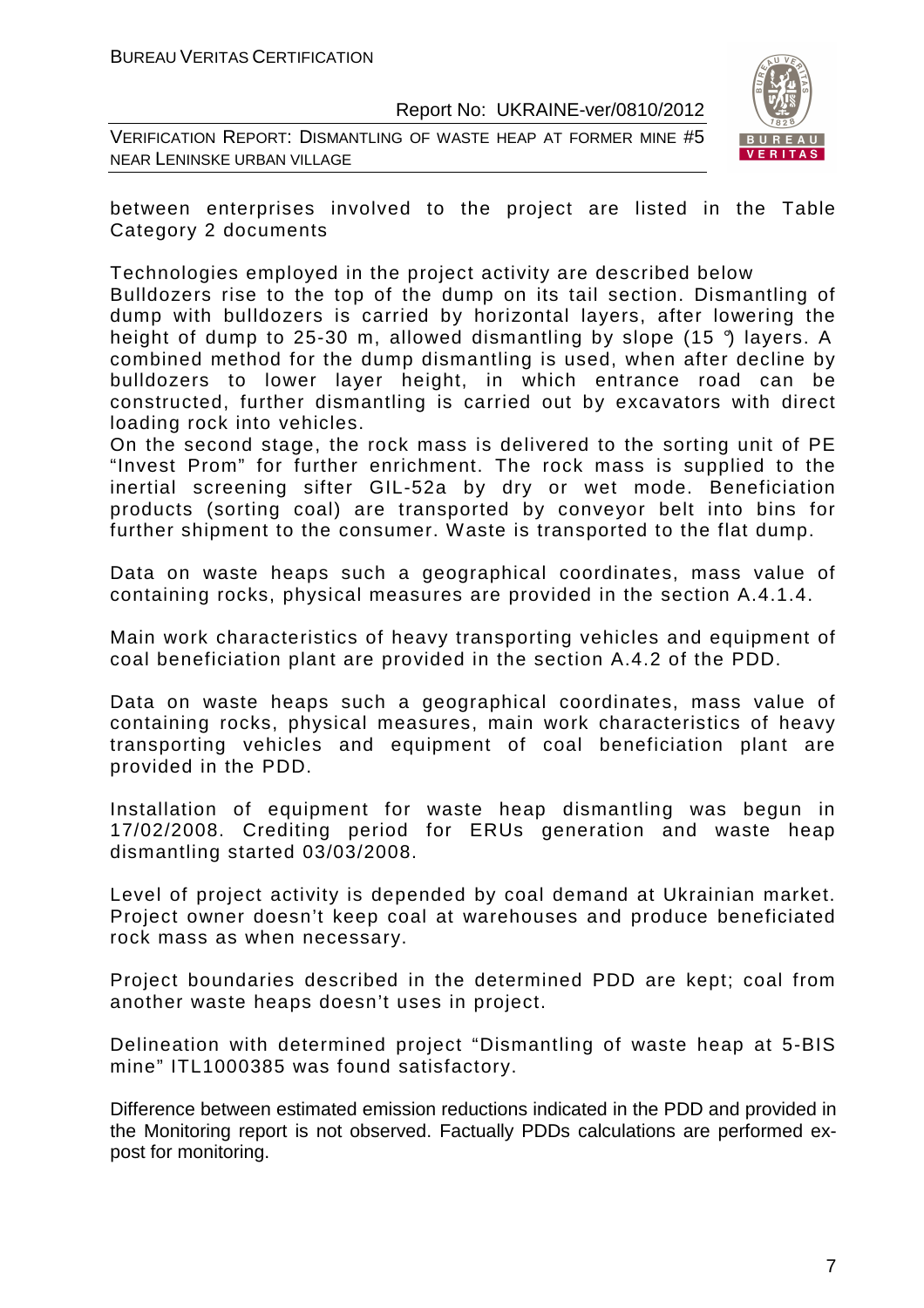VERIFICATION REPORT: DISMANTLING OF WASTE HEAP AT FORMER MINE #5 NEAR LENINSKE URBAN VILLAGE



Identified problem areas for project implementation status, project participants' responses and conclusions of Bureau Veritas Certification are described in Annex A (refer to CAR01, CL01)

#### **3.4 Compliance of the monitoring plan with the monitoring methodology (94-98)**

For calculating the emission reductions, key factors, such as availability of work power and financing, seasonal coal requirement on Ukraine inside market, prices of diesel fuel and electric energy, influencing the baseline emissions and the activity level of the project and the emissions as well as risks associated with the project were taken into account, as appropriate.

Data sources used for calculating emission reductions, such as work forecasts, bookkeepers invoices, laboratory analysis samples, work logbooks are clearly identified, reliable and transparent.

Emission factors, including default emission factors, are selected by carefully balancing accuracy and reasonableness, and appropriately justified of the choice. Default emission factors, such as emission factor for electricity consumption, carbon content in diesel fuel and coal, are in line with Ukraine National GHG Inventory report for 1990-2010 years.

The calculation of emission reductions is based on conservative assumptions and the most plausible scenarios in a transparent manner.

Identified problem areas for compliance of the monitoring plan with the monitoring methodology, project participants' responses and conclusions of Bureau Veritas Certification are described in Annex A (refer to CAR02)

#### **3.5 Revision of monitoring plan (99-100)**

"Not applicable"

#### **3.6 Data management (101)**

The data and their sources, provided in monitoring report, are clearly identified, reliable and transparent.

The implementation of data collection procedures is in accordance with the monitoring plan, including the quality control and quality assurance procedures.

The function of the monitoring equipment, including its calibration status, is in order.

Consumption of diesel fuel is accounting by bookkeeper invoices.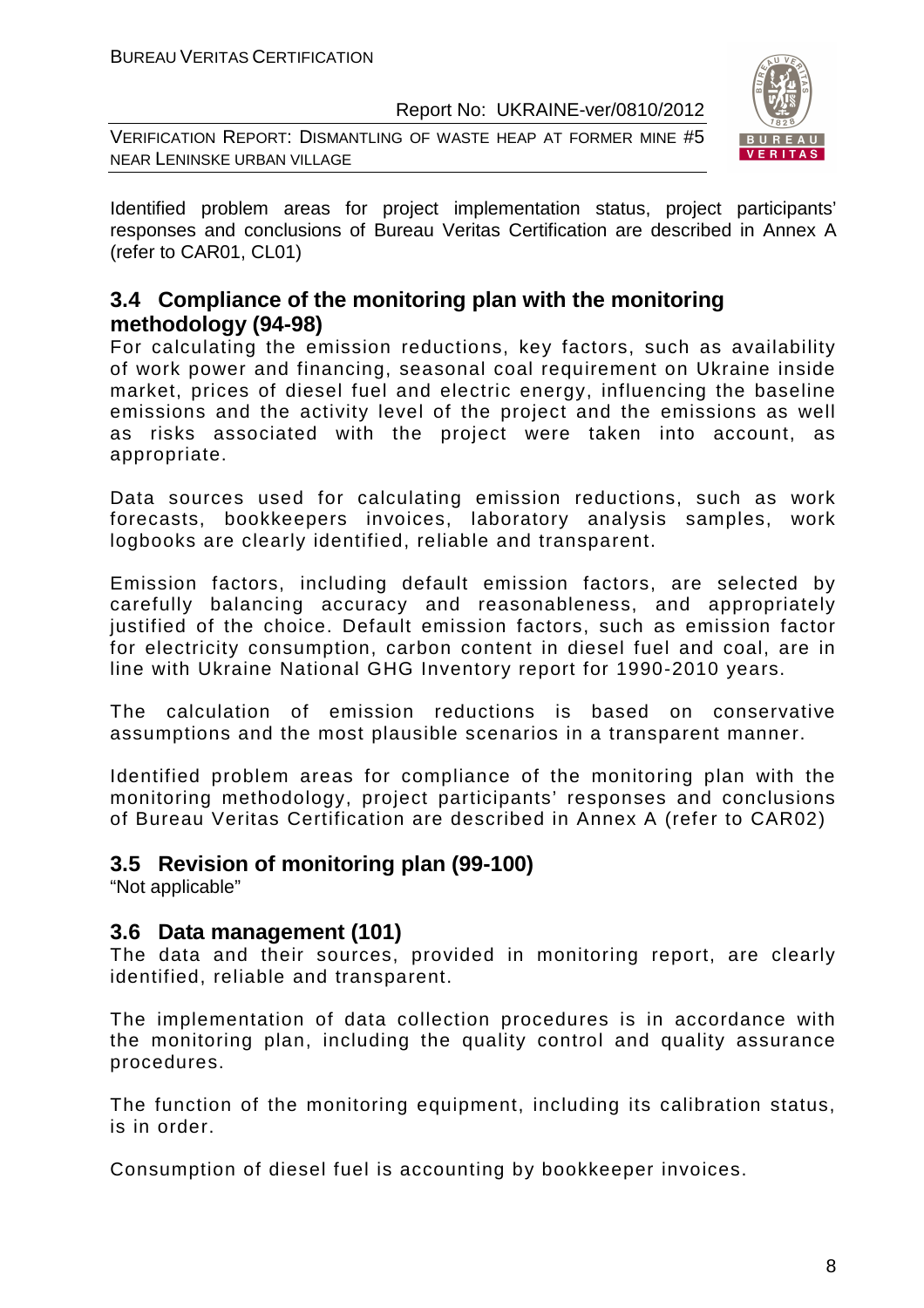VERIFICATION REPORT: DISMANTLING OF WASTE HEAP AT FORMER MINE #5 NEAR LENINSKE URBAN VILLAGE



The evidence and records used for the monitoring are maintained in a traceable manner. Initially data on value and quality of produced coal, track's load, diesel fuel consumption, waste heap mass quantity is obtained from logbooks of relevant work suppliers. The data on electricity consumed is obtained from monthly reports of Regional Electric Network.

The data required to monitor JI project is routinely collected within the normal operations of the "Skhid DRGP" and sorting unit of PE "Invest Prom" LLC therefore JI monitoring is integral part of routine monitoring

The data collection and management system for the project is in accordance with the monitoring plan. Data monitoring and collection system described in the monitoring report is adequate and working.

Identified problem areas applicable for project data management, responses of project participants, Bureau Veritas Certification conclusions are listed in the Annex A Verification protocol (see CAR03)

#### **3.7 Verification regarding programmes of activities (102-110)**  "Not applicable"

# **4 VERIFICATION OPINION**

Bureau Veritas Certification has performed the initial, 1<sup>st</sup> periodic verification of the "Dismantling of waste heap at former mine #5 near Leninske urban village" Project in Leninske urban village, Sverdlovsk council land, Luhansk Region, Ukraine, which applies JI specific approach. The verification was performed on the basis of UNFCCC criteria and host country criteria and also on the criteria given to provide for consistent project operations, monitoring and reporting.

The verification consisted of the following three phases: i) desk review of the monitoring report against the project design and the baseline and monitoring plan; ii) follow-up interviews with project stakeholders; iii) resolution of outstanding issues and the issuance of the final verification report and opinion.

The management of SIA "Vidzeme Eko" is responsible for the preparation of the GHG emissions data and the reported GHG emissions reductions of the project on the basis set out within the project Monitoring and Verification Plan indicated in the final PDD version 2.0. The development and maintenance of records and reporting procedures in accordance with that plan, including the calculation and determination of GHG emission reductions from the project, is the responsibility of the management of the project.

Bureau Veritas Certification verified the Project Monitoring Report version 2.0 for the reporting period as indicated below. Bureau Veritas Certification confirms that the project is implemented as planned and described in approved project design documents. Installed equipment being essential for generating emission reduction runs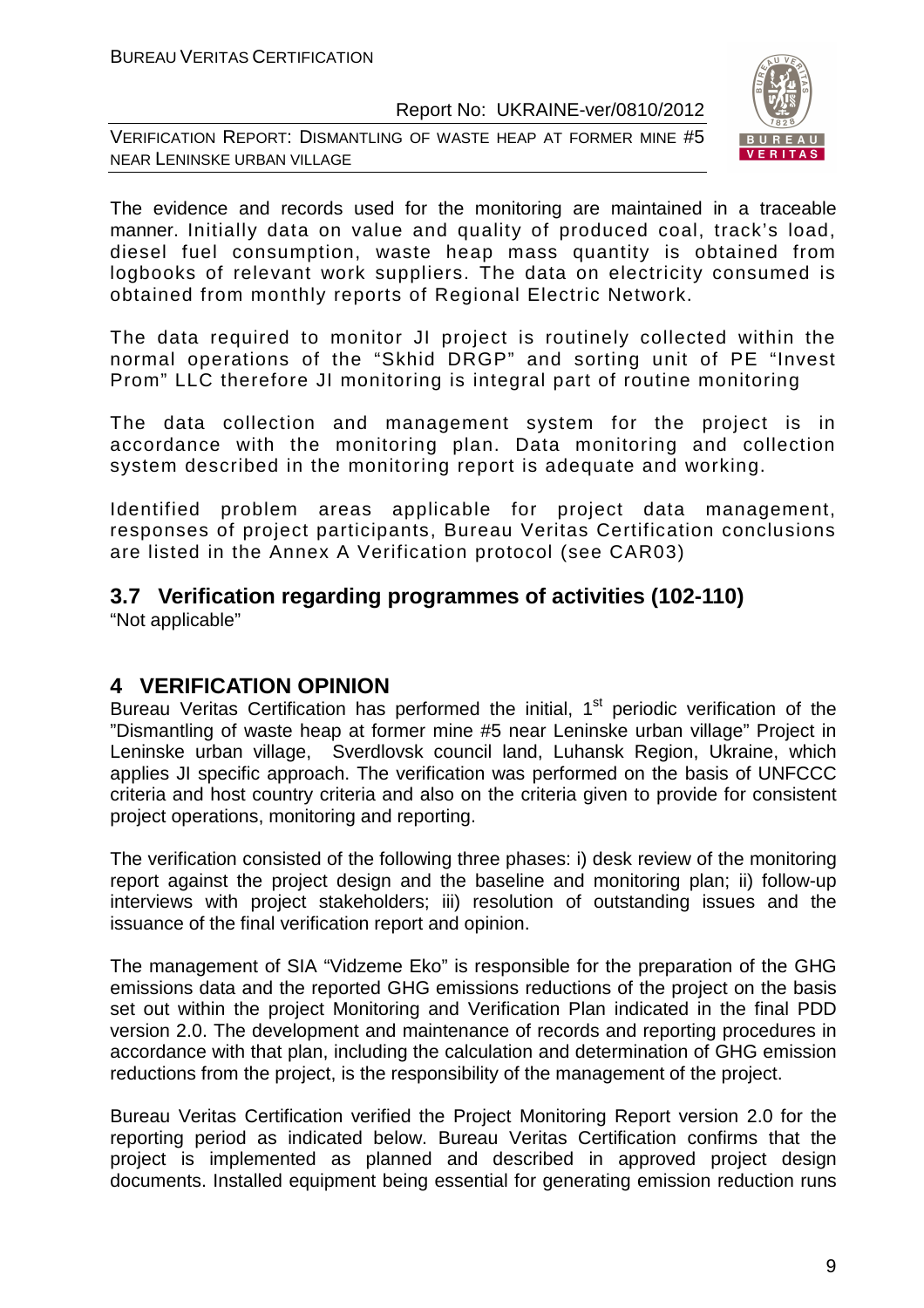VERIFICATION REPORT: DISMANTLING OF WASTE HEAP AT FORMER MINE #5 NEAR LENINSKE URBAN VILLAGE



reliably and is calibrated appropriately. The monitoring system is in place and the project is generating GHG emission reductions.

Bureau Veritas Certification can confirm that the GHG emission reduction is accurately calculated and is free of material errors, omissions, or misstatements. Our opinion relates to the project's GHG emissions and resulting GHG emissions reductions reported and related to the approved project baseline and monitoring, and its associated documents. Based on the information we have seen and evaluated, we confirm, with a reasonable level of assurance, the following statement:

| Reporting period: From 03/03/2008 to 30/09/2012 |             |                           |
|-------------------------------------------------|-------------|---------------------------|
| <b>Baseline emissions</b>                       | : 1758271   | tonnes of CO2 equivalent. |
| Project emissions                               | 76172       | tonnes of CO2 equivalent. |
| Leakages                                        | $-624398$   | tonnes of CO2 equivalent. |
| <b>Emission Reductions</b>                      | : 2306497   | tonnes of CO2 equivalent. |
| From 03/03/2008 to 31/12/2008                   |             |                           |
| <b>Baseline emissions</b>                       | 322546      | tonnes of CO2 equivalent. |
| Project emissions                               | 14002       | tonnes of CO2 equivalent. |
| Leakages                                        | -107659     | tonnes of CO2 equivalent. |
| <b>Emission Reductions</b>                      | 416203      | tonnes of CO2 equivalent. |
| From 01/01/2009 to 31/12/2009                   |             |                           |
| <b>Baseline emissions</b>                       | 376654      | tonnes of CO2 equivalent. |
| Project emissions                               | 16238       | tonnes of CO2 equivalent. |
| Leakages                                        | $: -137102$ | tonnes of CO2 equivalent. |
| <b>Emission Reductions</b>                      | : 497518    | tonnes of CO2 equivalent. |
| From 01/01/2010 to 31/12/2010                   |             |                           |
| <b>Baseline emissions</b>                       | : 375573    | tonnes of CO2 equivalent. |
| Project emissions                               | 16134       | tonnes of CO2 equivalent. |
| Leakages                                        | $-136507$   | tonnes of CO2 equivalent. |
| <b>Emission Reductions</b>                      | 495946      | tonnes of CO2 equivalent. |
| From 01/01/2011 to 31/12/2011                   |             |                           |
| <b>Baseline emissions</b>                       | 376598      | tonnes of CO2 equivalent. |
| Project emissions                               | 16386       | tonnes of CO2 equivalent. |
| Leakages                                        | 133961      | tonnes of CO2 equivalent. |
| <b>Emission Reductions</b>                      | 494173      | tonnes of CO2 equivalent. |
| From 01/01/2012 to 30/09/2012                   |             |                           |
| <b>Baseline emissions</b>                       | : 306900    | tonnes of CO2 equivalent. |
| Project emissions                               | 13412       | tonnes of CO2 equivalent. |
| Leakages                                        | $-109169$   | tonnes of CO2 equivalent. |
| <b>Emission Reductions</b>                      | :402657     | tonnes of CO2 equivalent. |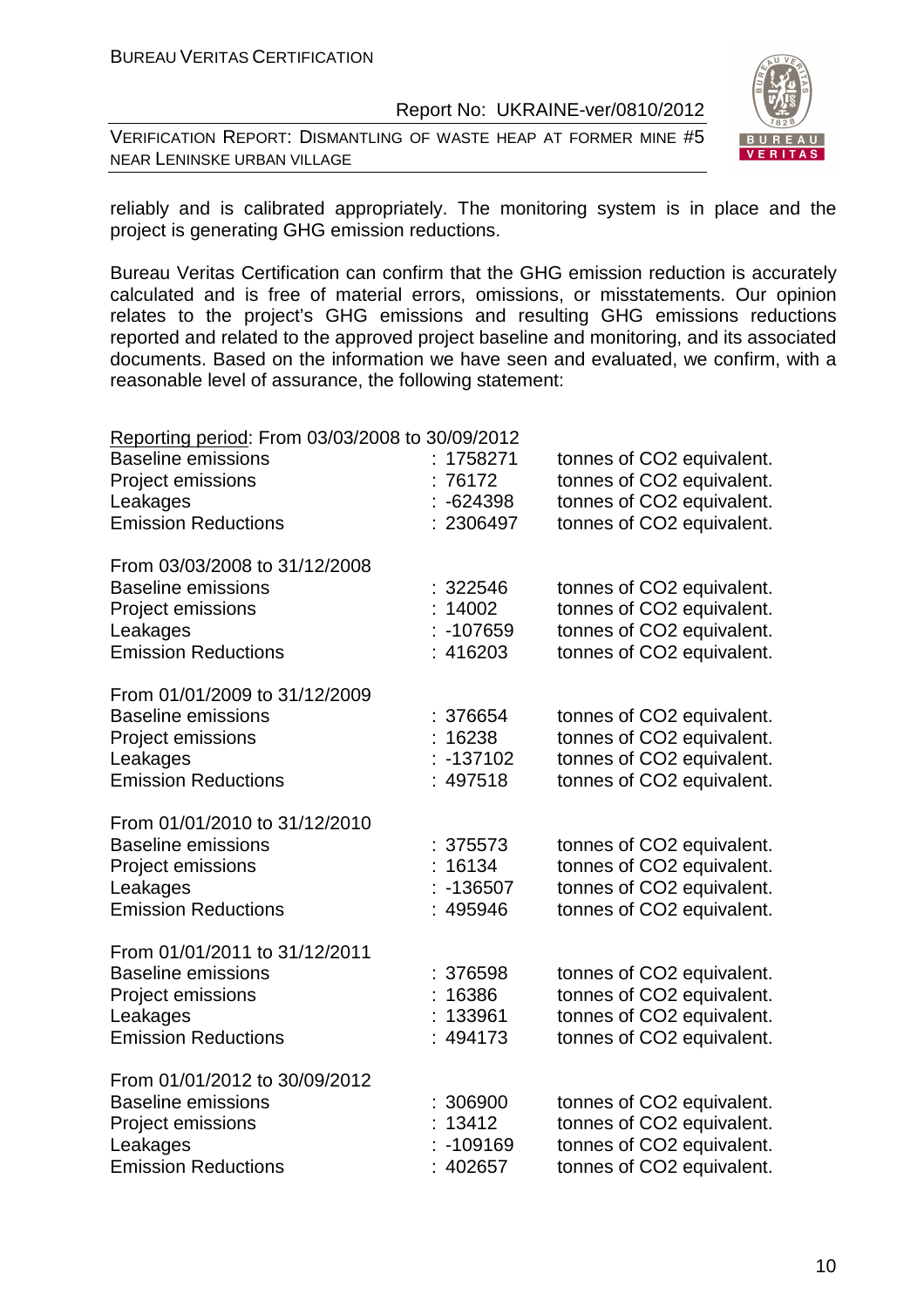VERIFICATION REPORT: DISMANTLING OF WASTE HEAP AT FORMER MINE #5 NEAR LENINSKE URBAN VILLAGE



### **5 REFERENCES**

#### **Category 1 Documents:**

Documents provided by SIA "Vidzeme Eko" that relate directly to the GHG components of the project.

- /1/ Project Design Document "Dismantling of waste heap at former mine #5 near Leninske urban village" version 2.0 dated 24/10/2012
- /2/ Monitoring Report "Dismantling of waste heap at former mine #5 near Leninske urban village" version 1.0 dated 30/10/2012
- /3/ Monitoring Report "Dismantling of waste heap at former mine #5 near Leninske urban village" version 2.0 dated 11/11/2012
- /4/ ERUs calculation Excel-file "CalculationT33Км.xls"
- /5/ Letter of Approval #3189/23/7 dated 26/10/2012 issued by State Environment Investment Agency of Ukraine
- /6/ Letter of Approval #12.2-02/14313 dated 30/10/2012 issued by Latvian Ministry of Environment Protection and Regional Development

#### **Category 2 Documents:**

Background documents related to the design and/or methodologies employed in the design or other reference documents.

- $1/1$  Agreement # 7/2/08 from 07/2/2008 between "SKADI" Ltd. and SPE "LAGUNA"
- /2/ Delivery contract of Carbonaceous fraction between PE "INVEST PROM" and PE"ISTLUGPOSTAVKA-2006" # 771 from 07/02/2008
- /3/ Agreement of subcontract # 703 from 07/02/2008 between PE "INVEST PROM" and PE"KSILUGMET VEST" Ltd on the works of the dump dismantling
- /4/ Agreement of subcontract # 707 from 07/02/2008 between SPE "LAGUNA"(Customer) and PE "INVEST PROM" (Performer) on the works of the dump dismantling
- /5/ Attestation certificate of "Shid DRGP" Ltd.
- /6/ Verification certificate of working measuring electronic scales ANG 200C
- /7/ Passport and certificates of electronic scales ANG 200C
- /8/ Diary of IO and SIEVES for coal chemical laboratory "Shid DRGP" Ltd.
- /9/ Passport of vibratory mill 75T-DRM.
- /10/ Passport and certificates of laboratory furnace SNOL 7,2/1100.
- /11/ Passport and certificates of laboratory sieve.
- /12/ Passport and certificates of drying box SNOL 58/350.
- /13/ Passport and certificates of drying box SNOL 100/350.
- /14/ Coal quality certificates 2008-2012
- /15/ Monthly sale invoices on coal delivery for 2008-2012 years
- /16/ Monthly sale invoices on diesel fuel consumption for 2008-2012 years
- /17/ Monthly acts on electricity consumption for 2008-2012 years
- /18/ Monthly coal weighting act for 2008-2012 years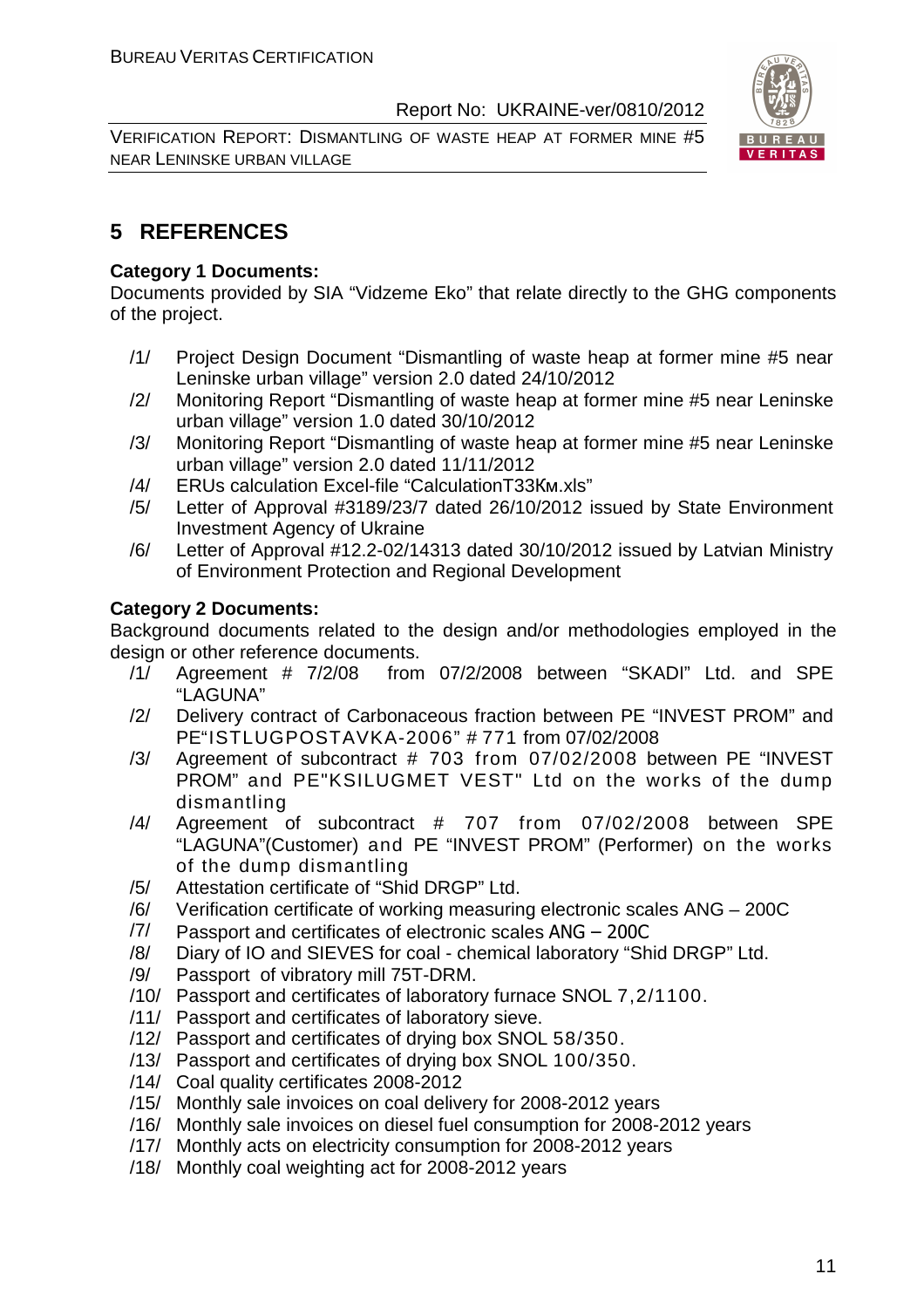VERIFICATION REPORT: DISMANTLING OF WASTE HEAP AT FORMER MINE #5 NEAR LENINSKE URBAN VILLAGE



#### **Persons interviewed:**

List persons interviewed during the verification or persons that contributed with other information that are not included in the documents listed above.

- /1/ Gints KIavinsh SIA "Vidzeme Eko" JI Project Manager
- /2/ Stah Yuri Mykhailovych SIA "Vidzeme Eko" JI Consultant
- /3/ Hruts Iryna Myhailivna DRGP "Vostok" Head of Laboratory
- /4/ Frolov Ivan Petrovych PE"KSILUGMET VEST" Production Manager
- /5/ Hubernachuk Kateryna Volodymyrivna PE"INVEST PROM" manager of TCD
- /6/ Myslyvskiy Serhii Leonidovych director of SPE "Laguna"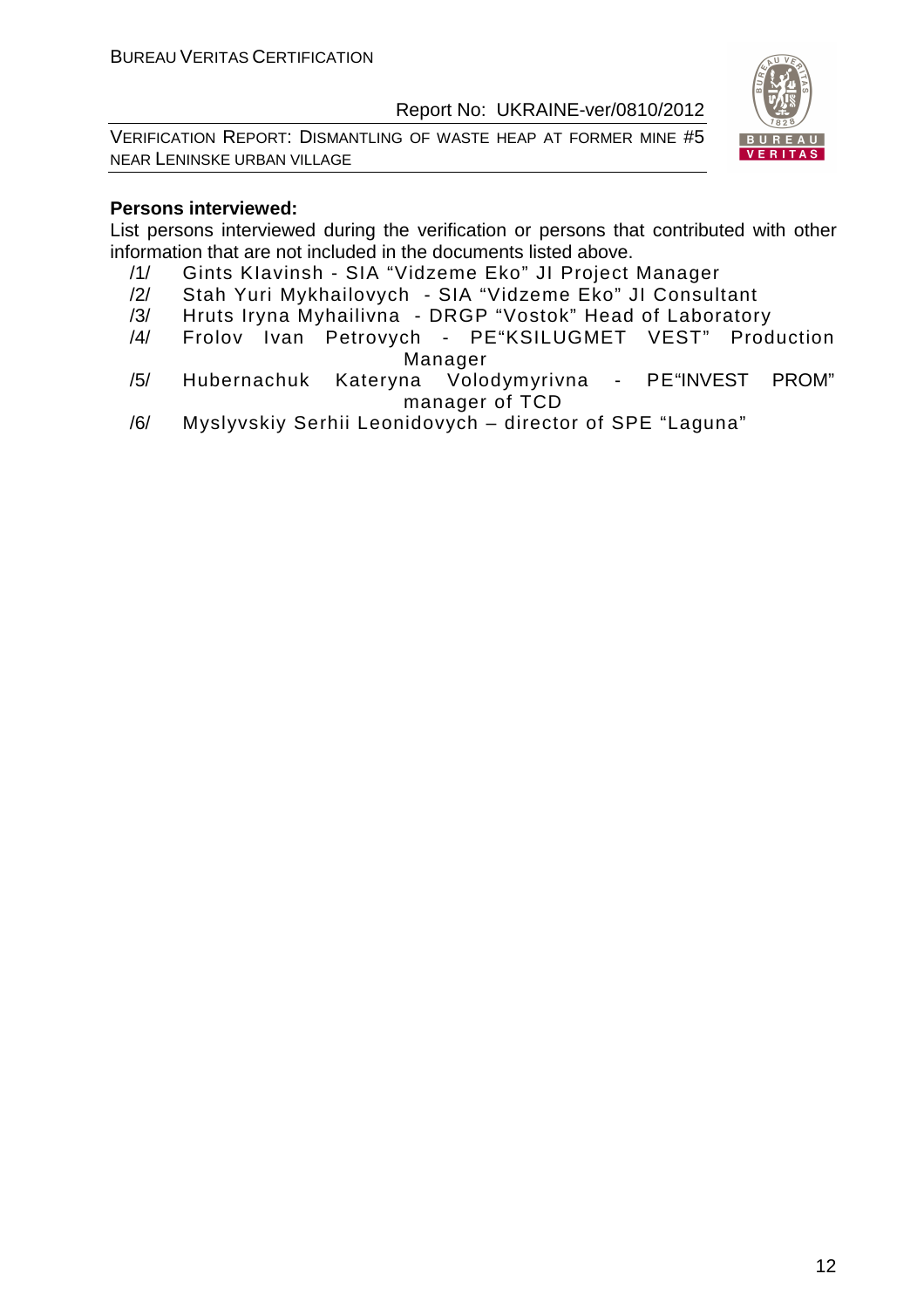



### APPENDIX A: VERIFICATION PROTOCOL **VERIFICATION PROTOCOL**

#### **Check list for verification, according to the JOINT IMPLEMENTATION DETERMINATION AND VERIFICATION MANUAL (Version 01)**

| <b>DVM</b>     | <b>Check Item</b><br><b>Initial finding</b>                                                                                                                                                                                                                                         |                                                                                                                                                                                                                                                                                                                                                | <b>Draft</b>              | <b>Final</b>           |
|----------------|-------------------------------------------------------------------------------------------------------------------------------------------------------------------------------------------------------------------------------------------------------------------------------------|------------------------------------------------------------------------------------------------------------------------------------------------------------------------------------------------------------------------------------------------------------------------------------------------------------------------------------------------|---------------------------|------------------------|
| <b>Paragra</b> |                                                                                                                                                                                                                                                                                     |                                                                                                                                                                                                                                                                                                                                                | <b>Conclusio</b>          | <b>Conclusio</b>       |
| ph             |                                                                                                                                                                                                                                                                                     |                                                                                                                                                                                                                                                                                                                                                | $\mathsf{n}$              | $\mathsf{n}$           |
|                | <b>Project approvals by Parties involved</b>                                                                                                                                                                                                                                        |                                                                                                                                                                                                                                                                                                                                                |                           |                        |
| 90             | Has the DFPs of at least one Party<br>involved, other than the host Party,<br>issued a written project approval when  <br>submitting the first verification report to<br>the secretariat for publication in<br>accordance with paragraph 38 of the JI<br>guidelines, at the latest? | The project obtained approvals from the DFPs of<br>both Parties Involved. Letter of Approval<br>issued by<br>State<br>#3189/23/7<br>Environment<br>Investment Agency of Ukraine 26/10/2012. Letter<br>of Approval #12.2-02/14313 dated 30/10/2012 has<br>been issued by Latvian Ministry of Environment<br>Protection and regional development | <b>OK</b>                 | <b>OK</b>              |
| 91             | Are all the written project approvals by<br>Parties involved unconditional?                                                                                                                                                                                                         | The abovementioned written approvals are<br>unconditional                                                                                                                                                                                                                                                                                      | <b>OK</b>                 | <b>OK</b>              |
|                | <b>Project implementation</b>                                                                                                                                                                                                                                                       |                                                                                                                                                                                                                                                                                                                                                |                           |                        |
| 92             | Has the project been implemented in<br>accordance with the PDD regarding<br>which the determination has been<br>deemed final and is so listed on the<br>UNFCCC JI website?                                                                                                          | The project has been implemented in accordance<br>with the PDD which determination has been<br>deemed final and is available at JI UNFCCC<br>website                                                                                                                                                                                           | <b>OK</b>                 | <b>OK</b>              |
| 93             | What is the status of operation of the<br>project during the monitoring period?                                                                                                                                                                                                     | The project is in operation during the monitoring<br>period. The main decisive factors describing<br>project operation status are provided in the section<br>B of the Monitoring Report.<br>CAR01                                                                                                                                              | CAR01<br>CL <sub>01</sub> | <b>OK</b><br><b>OK</b> |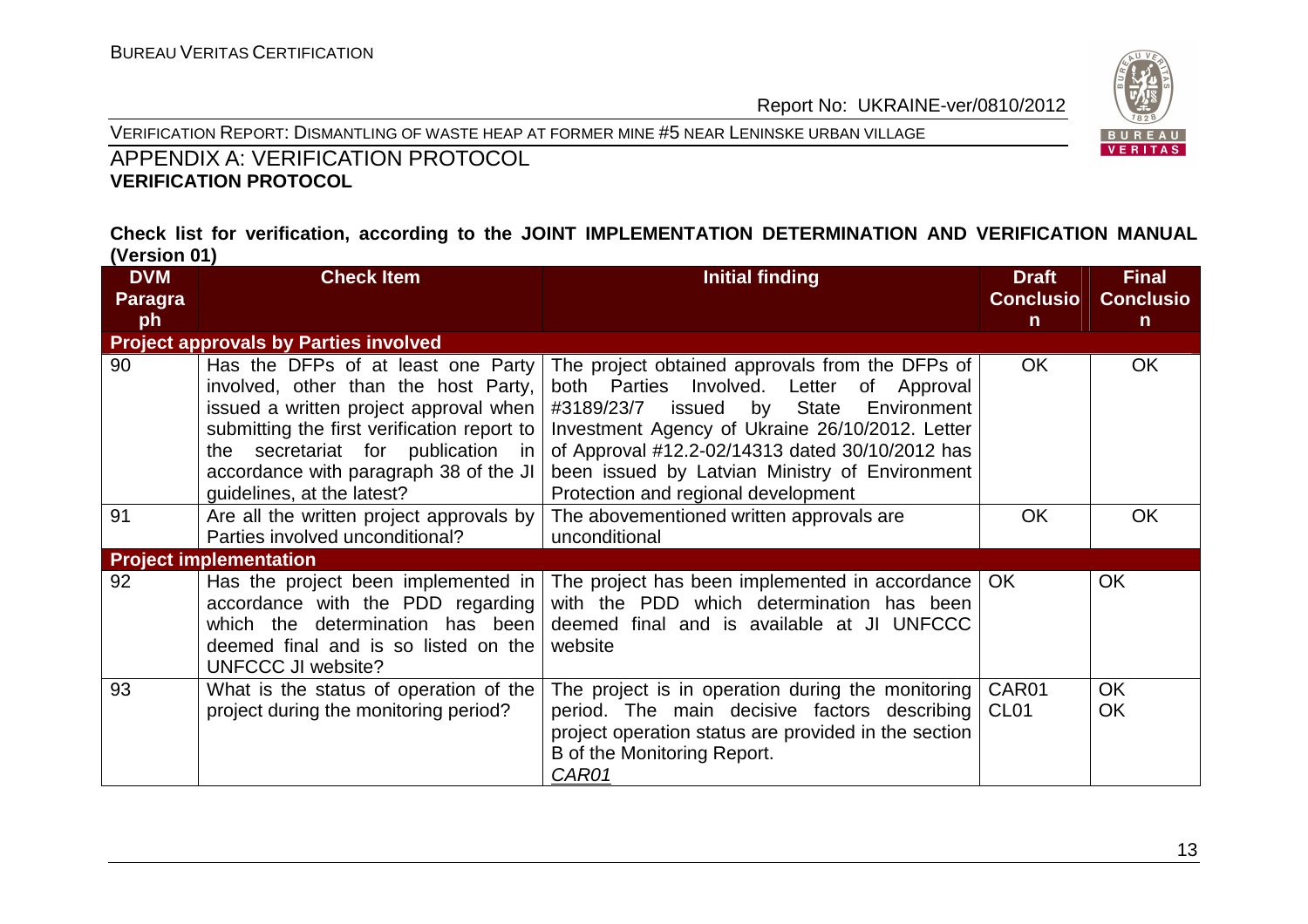

|                                    | VERIFICATION REPORT: DISMANTLING OF WASTE HEAP AT FORMER MINE #5 NEAR LENINSKE URBAN VILLAGE<br>BUREAU                                                                                                                                                                                                                                                                  |                                                                                                                                                                                                                                                                                                                                                                                                                                                                                                                   |                                                  |                                                  |  |  |
|------------------------------------|-------------------------------------------------------------------------------------------------------------------------------------------------------------------------------------------------------------------------------------------------------------------------------------------------------------------------------------------------------------------------|-------------------------------------------------------------------------------------------------------------------------------------------------------------------------------------------------------------------------------------------------------------------------------------------------------------------------------------------------------------------------------------------------------------------------------------------------------------------------------------------------------------------|--------------------------------------------------|--------------------------------------------------|--|--|
| <b>DVM</b><br><b>Paragra</b><br>ph | <b>Check Item</b>                                                                                                                                                                                                                                                                                                                                                       | <b>Initial finding</b>                                                                                                                                                                                                                                                                                                                                                                                                                                                                                            | <b>Draft</b><br><b>Conclusio</b><br>$\mathsf{n}$ | <b>Final</b><br><b>Conclusio</b><br>$\mathsf{n}$ |  |  |
|                                    |                                                                                                                                                                                                                                                                                                                                                                         | The MR indicates in the section A.7 table 1 that<br>values of ERUs obtained in 2012 year is differ than<br>indicated in the PDD by difference in monitoring<br>period duration. This is not fully reasonably,<br>because values in PDD for 2012 year are obtained<br>on the basis of ex-post estimations and data for 9<br>months of 2012 is factual. Please provide<br>adequate explanation.<br>CL <sub>01</sub><br>Please clarify if project equipment was changed or<br>replaces during the monitoring period. |                                                  |                                                  |  |  |
|                                    | <b>Compliance with monitoring plan</b>                                                                                                                                                                                                                                                                                                                                  |                                                                                                                                                                                                                                                                                                                                                                                                                                                                                                                   |                                                  |                                                  |  |  |
| 94                                 | Did the monitoring occur in accordance<br>with the monitoring plan included in the<br>PDD regarding which the determination<br>has been deemed final and is so listed<br>on the UNFCCC JI website?                                                                                                                                                                      | The monitoring<br>was provided in line<br>with<br>determined PDD                                                                                                                                                                                                                                                                                                                                                                                                                                                  |                                                  |                                                  |  |  |
| 95(a)                              | For calculating the emission reductions<br>or enhancements of net removals, were<br>key factors, e.g. those listed in 23 (b)<br>(i)-(vii) above, influencing the baseline<br>emissions or net removals and the<br>activity level of the project and the<br>emissions or removals as well as risks<br>associated with the project taken into<br>account, as appropriate? | The key factors listed in the sections 23 (b) (i)-(vii)<br>of DVM, as well the risks associated with the<br>projects, are taken into account in appropriate<br>way.                                                                                                                                                                                                                                                                                                                                               | <b>OK</b>                                        | OK                                               |  |  |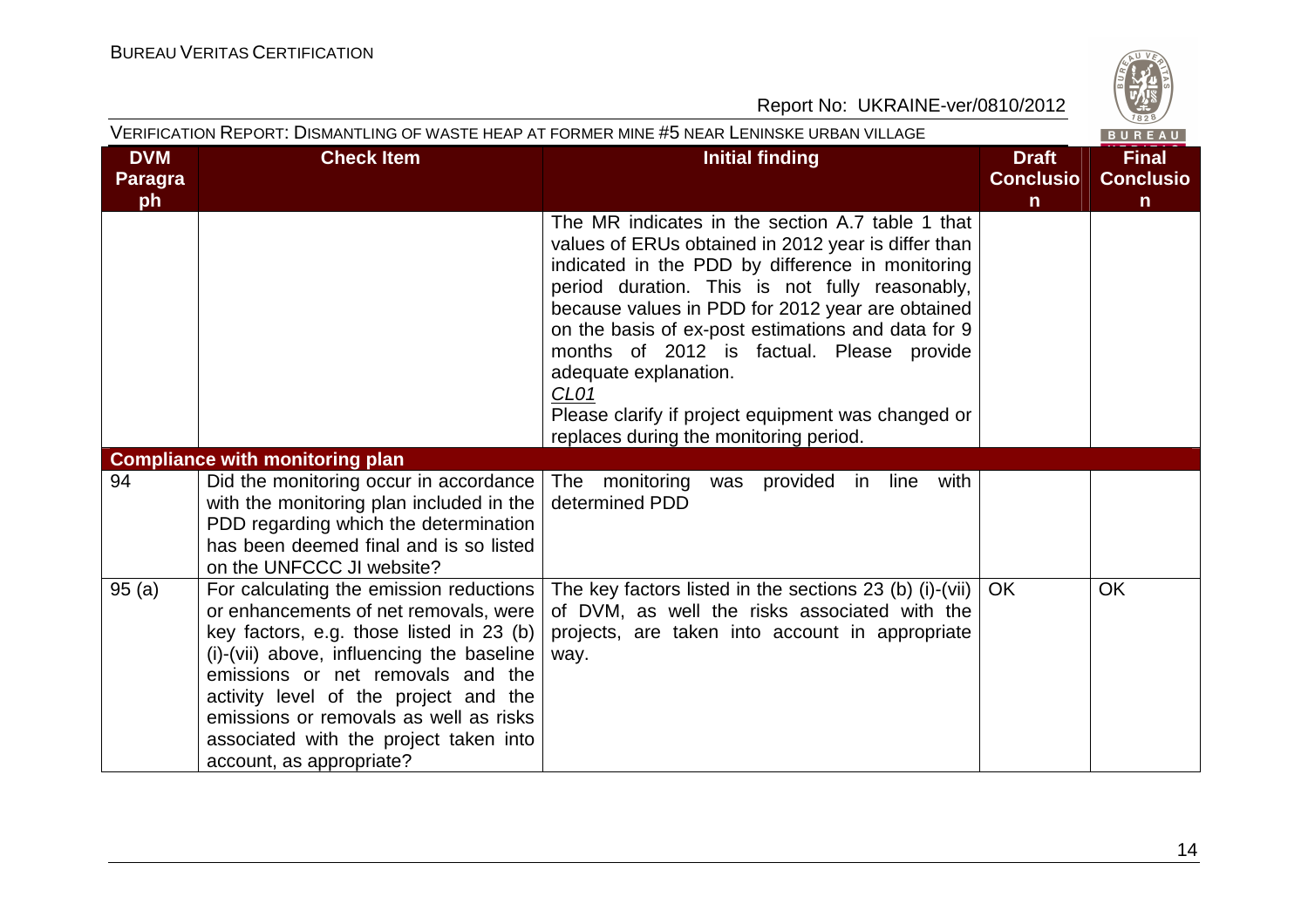

| VERIFICATION REPORT: DISMANTLING OF WASTE HEAP AT FORMER MINE #5 NEAR LENINSKE URBAN VILLAGE |                                                                                                                                                                                                                                                                                           |                                                                                                                                                                                                                                                  |                                                  |                                                            |
|----------------------------------------------------------------------------------------------|-------------------------------------------------------------------------------------------------------------------------------------------------------------------------------------------------------------------------------------------------------------------------------------------|--------------------------------------------------------------------------------------------------------------------------------------------------------------------------------------------------------------------------------------------------|--------------------------------------------------|------------------------------------------------------------|
| <b>DVM</b><br><b>Paragra</b><br>ph                                                           | <b>Check Item</b>                                                                                                                                                                                                                                                                         | <b>Initial finding</b>                                                                                                                                                                                                                           | <b>Draft</b><br><b>Conclusio</b><br>$\mathsf{n}$ | BUREAU<br><b>Final</b><br><b>Conclusio</b><br>$\mathsf{n}$ |
| 95(b)                                                                                        | Are data sources used for calculating<br>emission reductions or enhancements<br>of net removals clearly identified,<br>reliable and transparent?                                                                                                                                          | The data sources used for calculating the emission<br>reductions are selected by carefully balancing<br>accuracy and are clearly identified<br>CAR02<br>Please add reference on source of diesel fuel<br>density, which is indicted as 0,85 kg/l | CAR <sub>02</sub>                                | <b>OK</b>                                                  |
| 95(c)                                                                                        | Are emission factors, including default<br>emission factors, if used for calculating<br>emission<br>reductions<br>the<br>or<br>of net<br>removals,<br>enhancements<br>balancing<br>selected<br>by carefully<br>accuracy and reasonableness, and<br>appropriately justified of the choice? | The emission factors used for calculating the<br>emission reductions are in line with National GHG<br>Inventory Report for 1990-2010 years, which is<br>approved by SEIA                                                                         | <b>OK</b>                                        | <b>OK</b>                                                  |
| 95(d)                                                                                        | calculation of<br>the<br>emission<br>ls.<br>reductions or enhancements of net<br>removals<br>based on conservative<br>assumptions and the most plausible<br>scenarios in a transparent manner?                                                                                            | The calculations of emission reductions are based<br>on conservative assumptions and the most<br>plausible future scenarios                                                                                                                      | <b>OK</b>                                        | <b>OK</b>                                                  |
|                                                                                              | Applicable to JI SSC projects only_Not applicable                                                                                                                                                                                                                                         |                                                                                                                                                                                                                                                  |                                                  |                                                            |
|                                                                                              | Applicable to bundled JI SSC projects only                                                                                                                                                                                                                                                |                                                                                                                                                                                                                                                  |                                                  |                                                            |
|                                                                                              | <b>Revision of monitoring plan</b>                                                                                                                                                                                                                                                        |                                                                                                                                                                                                                                                  |                                                  |                                                            |
|                                                                                              | Applicable only if monitoring plan is revised by project participant                                                                                                                                                                                                                      |                                                                                                                                                                                                                                                  | <b>OK</b>                                        | <b>OK</b>                                                  |
| 99(a)                                                                                        | justification<br>appropriate<br>for<br>the<br>proposed revision?                                                                                                                                                                                                                          | Did the project participants provide an   The monitoring plan hasn't been revised                                                                                                                                                                |                                                  |                                                            |
| 99(b)                                                                                        | Does the proposed revision improve   Not applicable                                                                                                                                                                                                                                       |                                                                                                                                                                                                                                                  | <b>OK</b>                                        | OK                                                         |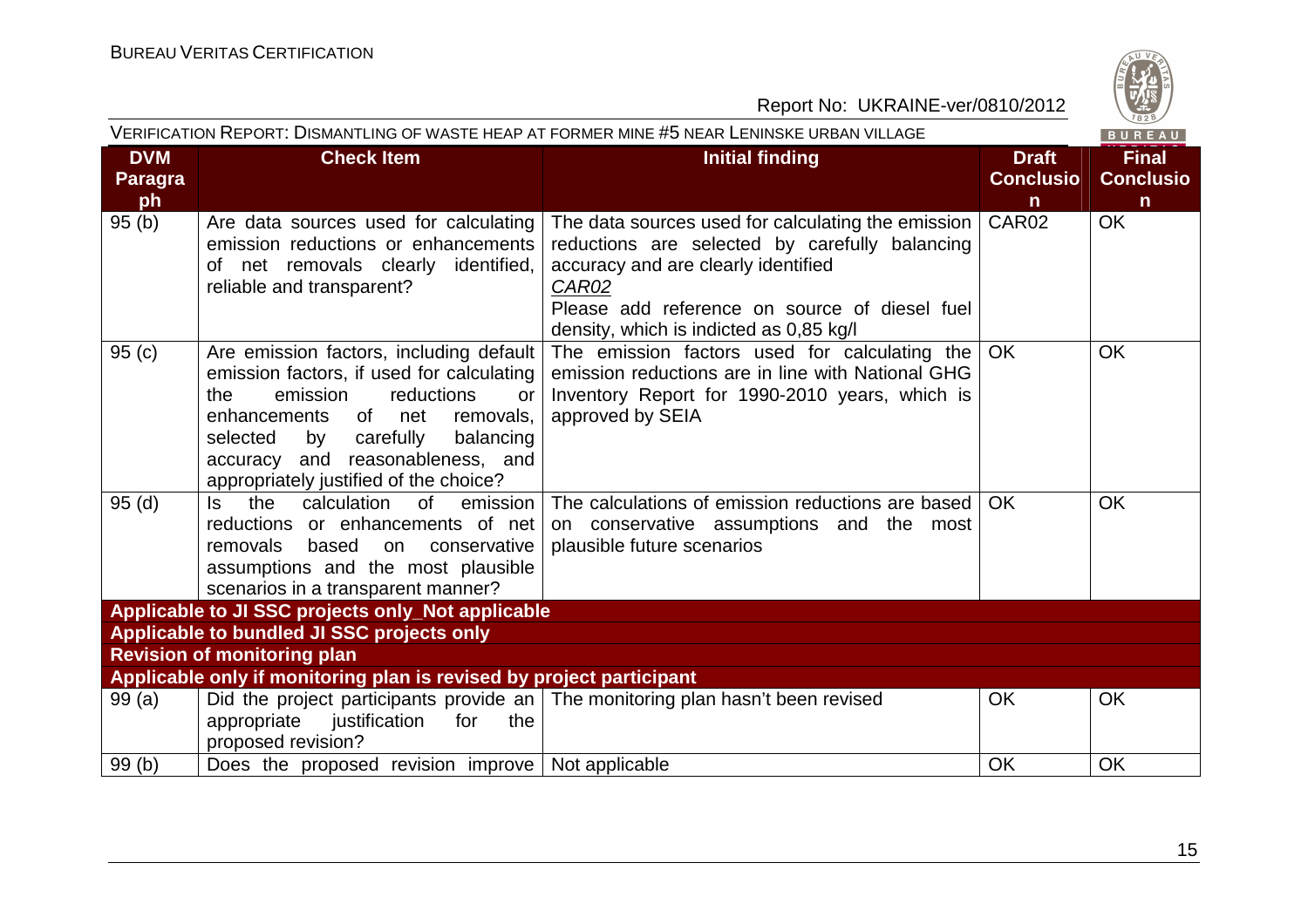| S<br>W |
|--------|
| 828    |

| VERIFICATION REPORT: DISMANTLING OF WASTE HEAP AT FORMER MINE #5 NEAR LENINSKE URBAN VILLAGE<br>BUREAU |                                                                                                                                                                                                                                                  |                                                                                                                                                                                                            |                                                  |                                                  |  |  |
|--------------------------------------------------------------------------------------------------------|--------------------------------------------------------------------------------------------------------------------------------------------------------------------------------------------------------------------------------------------------|------------------------------------------------------------------------------------------------------------------------------------------------------------------------------------------------------------|--------------------------------------------------|--------------------------------------------------|--|--|
| <b>DVM</b><br>Paragra<br>ph                                                                            | <b>Check Item</b>                                                                                                                                                                                                                                | <b>Initial finding</b>                                                                                                                                                                                     | <b>Draft</b><br><b>Conclusio</b><br>$\mathsf{n}$ | <b>Final</b><br><b>Conclusio</b><br>$\mathsf{n}$ |  |  |
|                                                                                                        | the accuracy and/or applicability of<br>information collected compared to the<br>monitoring plan<br>original<br>without<br>changing conformity with the relevant<br>rules<br>regulations for<br>and<br>the<br>establishment of monitoring plans? |                                                                                                                                                                                                            |                                                  |                                                  |  |  |
| Data management                                                                                        |                                                                                                                                                                                                                                                  |                                                                                                                                                                                                            |                                                  |                                                  |  |  |
| 101(a)                                                                                                 | procedures in accordance with the<br>monitoring plan, including the quality<br>control<br>and<br>quality<br>assurance<br>procedures?                                                                                                             | Is the implementation of data collection   The implementation of data collection procedures  <br>with quality control and quality assurance<br>procedure is in accordance with the monitoring<br>plan      | OK.                                              | <b>OK</b>                                        |  |  |
| 101(b)                                                                                                 | Is the function of the<br>monitoring<br>equipment, including its calibration<br>status, in order?                                                                                                                                                | CAR03<br>The table 2 in the section B.2 indicates only data<br>of initial and the last calibration of project<br>measuring equipment. Please add data on<br>intermediate calibrations of measuring devices | CAR03                                            | OK                                               |  |  |
| 101 (c)                                                                                                | Are the evidence and records used for<br>monitoring<br>the<br>maintained in a<br>traceable manner?                                                                                                                                               | The evidences and records are used in the<br>monitoring are a traceable manner                                                                                                                             | <b>OK</b>                                        | <b>OK</b>                                        |  |  |
| $101$ (d)                                                                                              | system for the project in accordance accordance with the monitoring plan<br>with the monitoring plan?                                                                                                                                            | Is the data collection and management   The data collection and management system is in                                                                                                                    | <b>OK</b>                                        | <b>OK</b>                                        |  |  |
| Verification regarding programmes of activities (additional elements for assessment)_Not applicable    |                                                                                                                                                                                                                                                  |                                                                                                                                                                                                            |                                                  |                                                  |  |  |
|                                                                                                        | Applicable to sample-based approach only_Not applicable                                                                                                                                                                                          |                                                                                                                                                                                                            |                                                  |                                                  |  |  |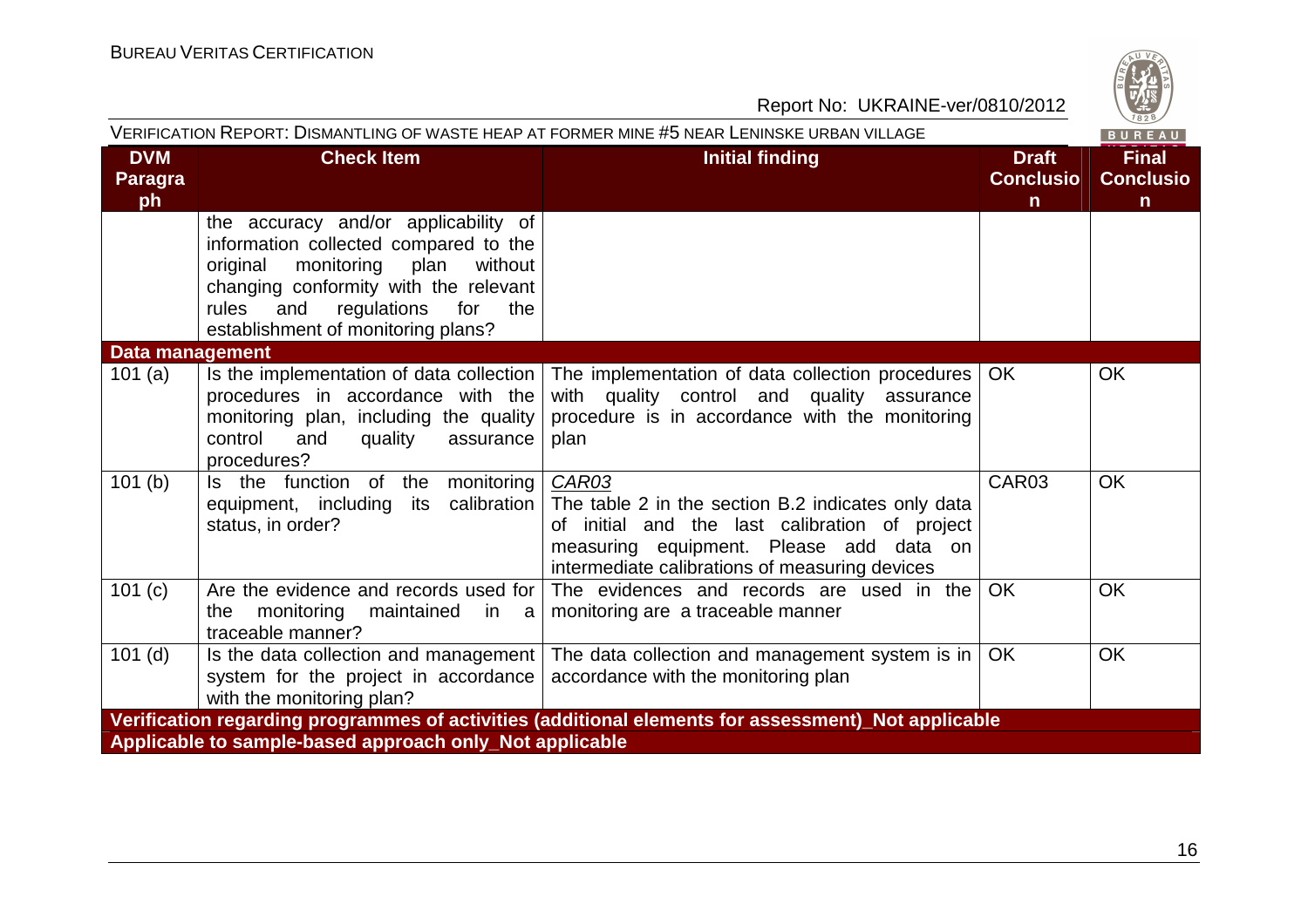#### VERIFICATION REPORT: DISMANTLING OF WASTE HEAP AT FORMER MINE #5 NEAR LENINSKE URBAN VILLAGE



#### **Table 2 Resolution of Corrective Action and Clarification Requests**

| Draft report clarification and corrective<br>action requests by verification team                                                                                                                                                                                                                                                                                                                      | Ref. to<br>checklis<br>questio<br>$n$ in<br>table 1 | Summary of project participant Verification team conclusion<br>response                                                                                                                                                                                                                                                                                                                             |                     |
|--------------------------------------------------------------------------------------------------------------------------------------------------------------------------------------------------------------------------------------------------------------------------------------------------------------------------------------------------------------------------------------------------------|-----------------------------------------------------|-----------------------------------------------------------------------------------------------------------------------------------------------------------------------------------------------------------------------------------------------------------------------------------------------------------------------------------------------------------------------------------------------------|---------------------|
| CAR01<br>The MR indicates in the section A.7 table 1<br>that values of ERUs obtained in 2012 year is<br>differ than indicated in the PDD by difference<br>in monitoring period duration. This is not fully<br>reasonably, because values in PDD for 2012<br>year are obtained on the basis of ex-post<br>estimations and data for 9 months of 2012 is<br>factual. Please provide adequate explanation. | 93                                                  | Project participants during the first 9<br>months in 2012 used actual data for<br>calculations, and for the last 3 months<br>predictable. Therefore, in the<br>monitoring report, which covers 9<br>months in 2012, the<br>difference<br>values<br>0f<br>emission<br>between<br>reductions from the data in the PDD<br>consists only of predictable reductions<br>during the last 3 months in 2012. | The issue is closed |
| <b>CAR02</b><br>Please add reference on source of diesel fuel<br>density, which is indicted as 0,85 kg/l                                                                                                                                                                                                                                                                                               | 95(b)                                               | Added in section B.3.: If the data in<br>these documents are in litres instead<br>of tonnes, these data must be<br>converted using factor of 0.85 kg/l.<br>Reference to "GOST 305-82, Diesel<br>fuel. Technical characteristics":<br>http://elarum.ru/info/standards/gost-<br>305-82/ 0.85 kg / l is an average<br>value for fuel of two types: summer<br>and winter fuel.                          | The issue is closed |